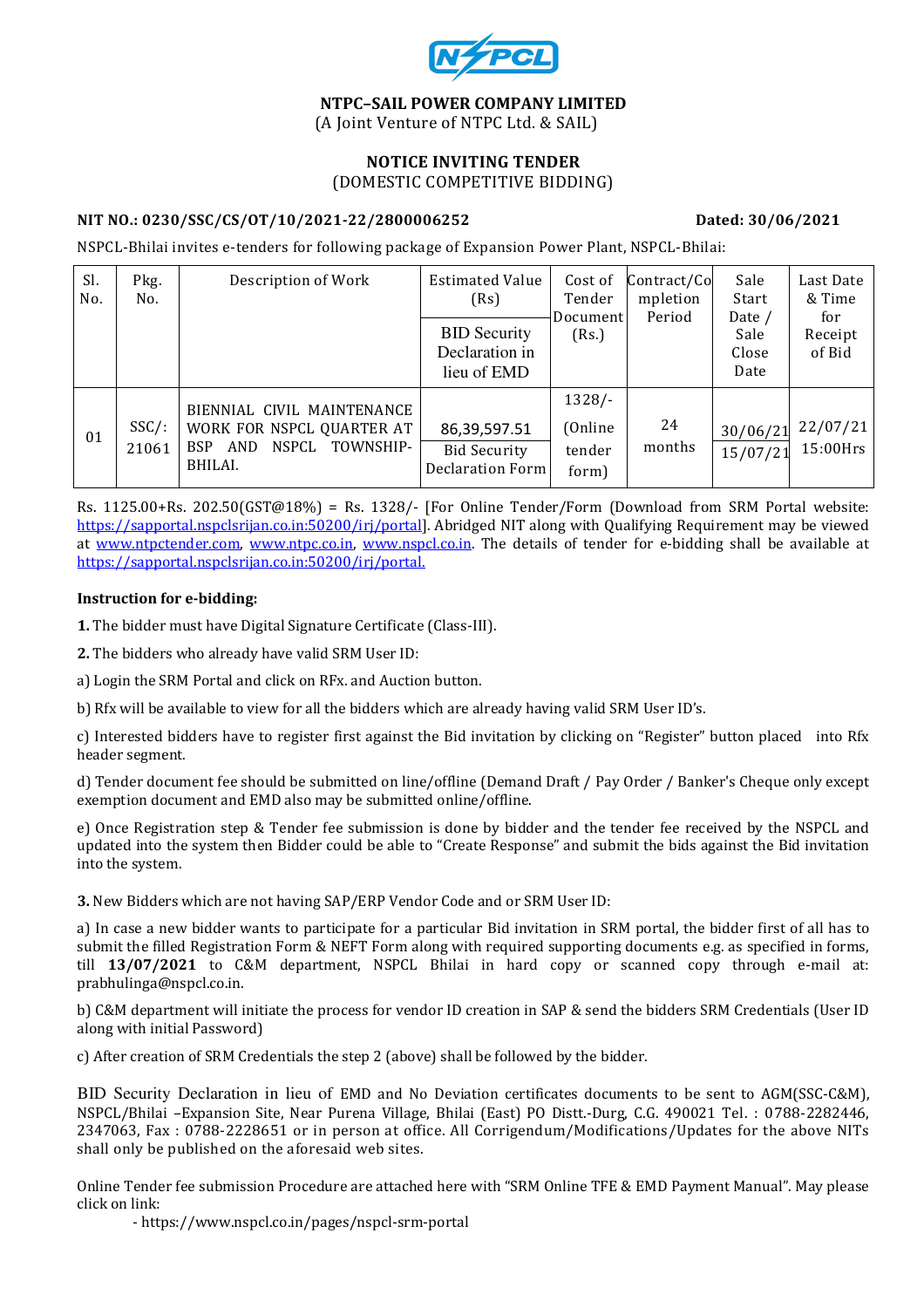## QUALIFYING REQUIREMENT

# Name of Work: BIENNIAL CIVIL MAINTENANCE WORK FOR NSPCL QUARTER AT BSP AND NSPCL TOWNSHIP-BHILAI.

The bidder who wishes to participate in the bidding shall meet the Qualifying Requirements stipulated hereunder.

# **1.0 Technical Criteria:**

# 1.1 The bidder should have executed work of Civil maintenance/ Civil Repair/ Civil Construction

successfully during last 07 years as on the date of technical bid opening in any of the following manner.

- a) Single order of value not less than Rs. 42.51 Lakhs OR
- b) Two (2) orders of value not less than Rs. 26.57 Lakhs each

OR

c) Three (3) orders of value not less than Rs. 21.26 Lakhs each

## 2.0 Financial Criteria:

2.1 The Average Annual Turnover of the Bidder, should not be less than Rs. 53.14 Lakhs (Rupees Fifty Three Lakhs and fourteen thousand only) during the preceding three (03) financial years as on the date of technical bid opening.

#### **Notes:**

 $\left($ 

I. Contract for pure earth work/ pure steel fabrication/ pure road work/ pure water supply & drainage piping work/ pure aluminium work shall not be considered for qualification as per Clause 1.1.

II. Executed work means: The executed / completed portion of BOQ, even if the work has not been completed in totality (Subject to furnishing Proof of executed value of the work in the form of copies of RA Bills, Relevant PO copy and Client's Completion Certificate/RA bill/Final Deviation Statement).

III. Values as per Clause 1.1 shall be considered inclusive of taxes & duties.

- IV. Other income shall not be considered for arriving at annual turnover.
- V In case where audited results for the last financial year as on the date of Technical bid opening are not available, the financial results certified by a practicing Chartered Accountant shall be considered acceptable. In case, Bidder is not able to submit the Ceriificate from a practicing Chartered Account certifying its financial parameters, the audited results of three consecutive financial years preceding the last financial year shall be considered for evaluating the financial parameters. Further, a certificate would be required from the CEO/CFO/ Proprietor/Partners as per the format enclosed in the bidding documents stating the financial result of the company are under audit as on the date of Technical bid opening and the certificate from the practicing Chartered Accountant certifying the financial parameters is not available.

### Remarks:

i) Bidder must submit requisite credentials in support of having met the qualifying requirement. A summary sheet of all documents need to be submitted along with the technical offer. Summary sheet should clearly describe the eligibility credentials. Credentials may include:

- 1. Purchase order / work order copies / RA Bills.
- 2. Work Completion certificates against purchase order / work order copies / RA Bills.